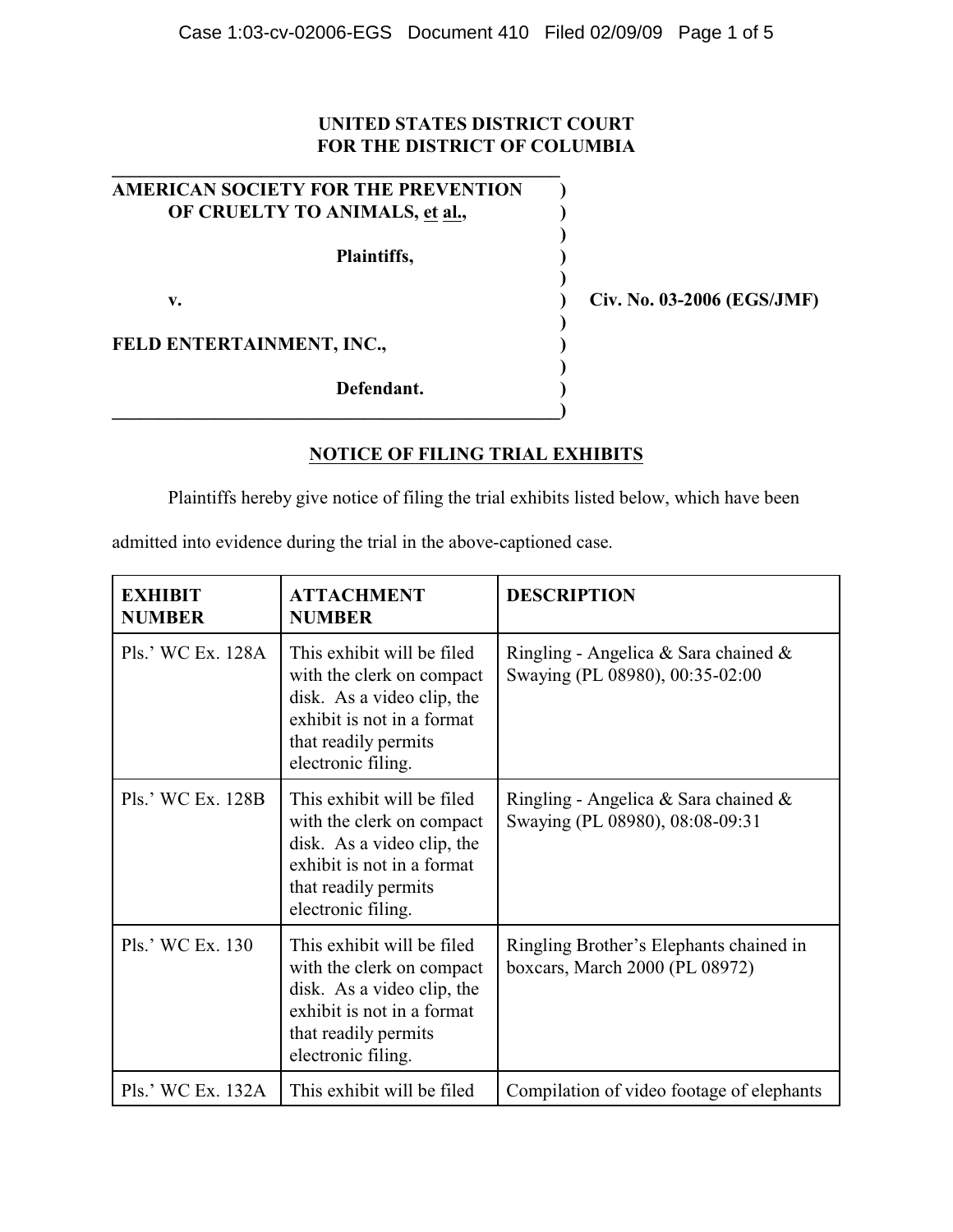|                   | with the clerk on compact<br>disk. As a video clip, the<br>exhibit is not in a format<br>that readily permits<br>electronic filing.                               | from 1987-2004 (Produced to Defendant<br>on 3/20/08 along with Plaintiffs' Expert<br>Reports), 04:00-04:45                                              |
|-------------------|-------------------------------------------------------------------------------------------------------------------------------------------------------------------|---------------------------------------------------------------------------------------------------------------------------------------------------------|
| Pls.' WC Ex. 132B | This exhibit will be filed<br>with the clerk on compact<br>disk. As a video clip, the<br>exhibit is not in a format<br>that readily permits<br>electronic filing. | Compilation of video footage of elephants<br>from 1987-2004 (Produced to Defendant<br>on 3/20/08 along with Plaintiffs' Expert<br>Reports), 04:46-05:19 |
| Pls.' WC Ex. 132C | This exhibit will be filed<br>with the clerk on compact<br>disk. As a video clip, the<br>exhibit is not in a format<br>that readily permits<br>electronic filing. | Compilation of video footage of elephants<br>from 1987-2004 (Produced to Defendant<br>on 3/20/08 along with Plaintiffs' Expert<br>Reports), 06:18-06:28 |
| Pls.' WC Ex. 132D | This exhibit will be filed<br>with the clerk on compact<br>disk. As a video clip, the<br>exhibit is not in a format<br>that readily permits<br>electronic filing. | mpilation of video footage of elephants<br>from 1987-2004 (Produced to Defendant<br>on 3/20/08 along with Plaintiffs' Expert<br>Reports), 10:16-11:16   |
| Pls.' WC Ex. 132E | This exhibit will be filed<br>with the clerk on compact<br>disk. As a video clip, the<br>exhibit is not in a format<br>that readily permits<br>electronic filing. | Compilation of video footage of elephants<br>from 1987-2004 (Produced to Defendant<br>on 3/20/08 along with Plaintiffs' Expert<br>Reports), 12:08-13:13 |
| Pls.' WC Ex. 132F | This exhibit will be filed<br>with the clerk on compact<br>disk. As a video clip, the<br>exhibit is not in a format<br>that readily permits<br>electronic filing. | Compilation of video footage of elephants<br>from 1987-2004 (Produced to Defendant<br>on 3/20/08 along with Plaintiffs' Expert<br>Reports), 13:48-14:18 |
| Pls.' WC Ex. 132G | This exhibit will be filed<br>with the clerk on compact<br>disk. As a video clip, the<br>exhibit is not in a format                                               | Compilation of video footage of elephants<br>from 1987-2004 (Produced to Defendant<br>on 3/20/08 along with Plaintiffs' Expert<br>Reports), 14:57-15:53 |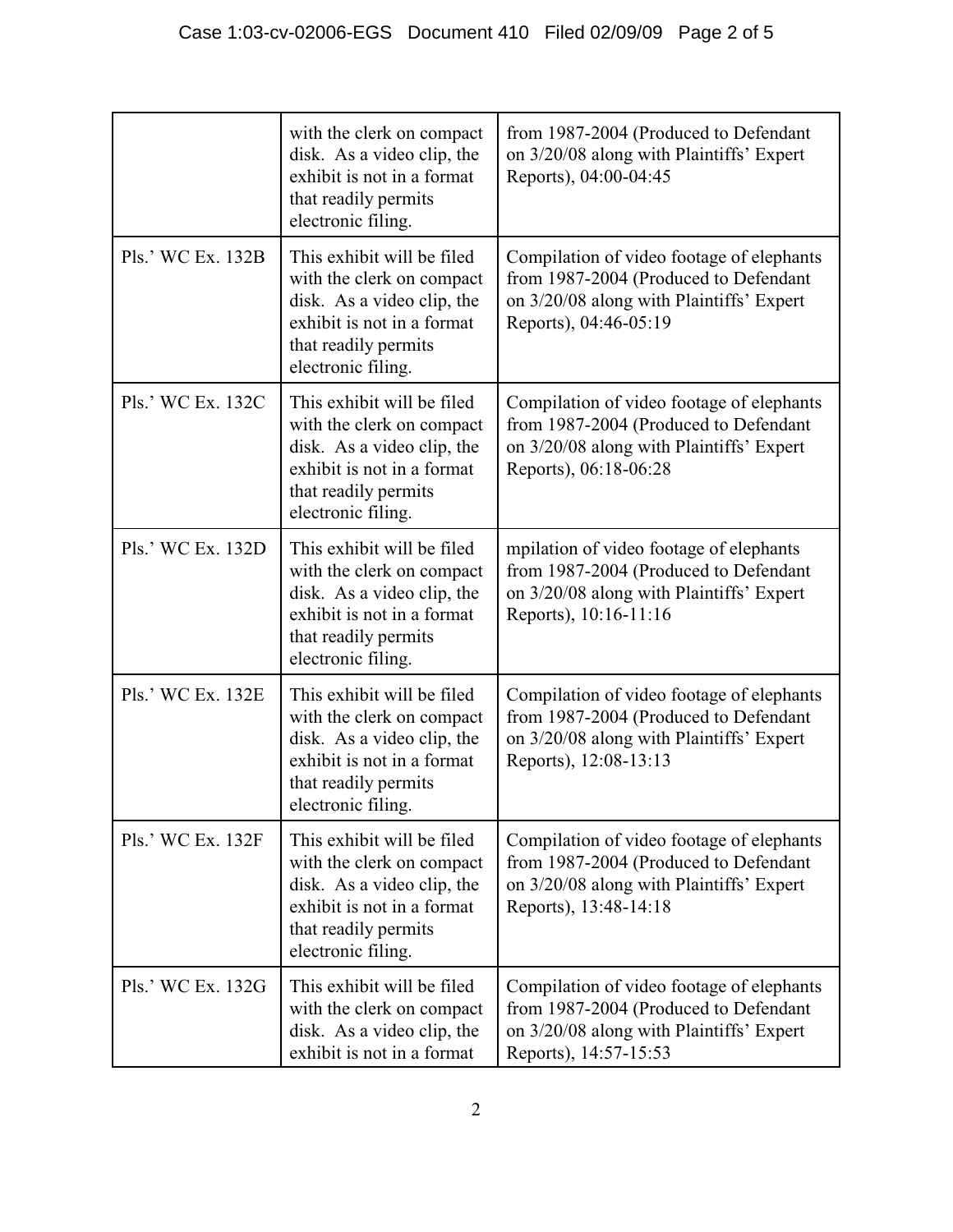|                   | that readily permits<br>electronic filing.                                                                                                                        |                                                                                                                                                         |
|-------------------|-------------------------------------------------------------------------------------------------------------------------------------------------------------------|---------------------------------------------------------------------------------------------------------------------------------------------------------|
| Pls.' WC Ex. 132H | This exhibit will be filed<br>with the clerk on compact<br>disk. As a video clip, the<br>exhibit is not in a format<br>that readily permits<br>electronic filing. | Compilation of video footage of elephants<br>from 1987-2004 (Produced to Defendant<br>on 3/20/08 along with Plaintiffs' Expert<br>Reports), 17:08-18:24 |
| Pls.' WC Ex. 132I | This exhibit will be filed<br>with the clerk on compact<br>disk. As a video clip, the<br>exhibit is not in a format<br>that readily permits<br>electronic filing. | Compilation of video footage of elephants<br>from 1987-2004 (Produced to Defendant<br>on 3/20/08 along with Plaintiffs' Expert<br>Reports), 19:46-21:03 |
| Pls.' WC Ex. 132J | This exhibit will be filed<br>with the clerk on compact<br>disk. As a video clip, the<br>exhibit is not in a format<br>that readily permits<br>electronic filing. | Compilation of video footage of elephants<br>from 1987-2004 (Produced to Defendant<br>on 3/20/08 along with Plaintiffs' Expert<br>Reports), 21:09-21:20 |
| Pls.' WC Ex. 132K | This exhibit will be filed<br>with the clerk on compact<br>disk. As a video clip, the<br>exhibit is not in a format<br>that readily permits<br>electronic filing. | Compilation of video footage of elephants<br>from 1987-2004 (Produced to Defendant<br>on 3/20/08 along with Plaintiffs' Expert<br>Reports), 22:35-23:09 |
| Pls.' WC Ex. 132L | This exhibit will be filed<br>with the clerk on compact<br>disk. As a video clip, the<br>exhibit is not in a format<br>that readily permits<br>electronic filing. | Compilation of video footage of elephants<br>from 1987-2004 (Produced to Defendant<br>on 3/20/08 along with Plaintiffs' Expert<br>Reports), 26:07-26:24 |
| Pls.' WC Ex. 132M | This exhibit will be filed<br>with the clerk on compact<br>disk. As a video clip, the<br>exhibit is not in a format<br>that readily permits<br>electronic filing. | Compilation of video footage of elephants<br>from 1987-2004 (Produced to Defendant<br>on 3/20/08 along with Plaintiffs' Expert<br>Reports), 27:51-28:03 |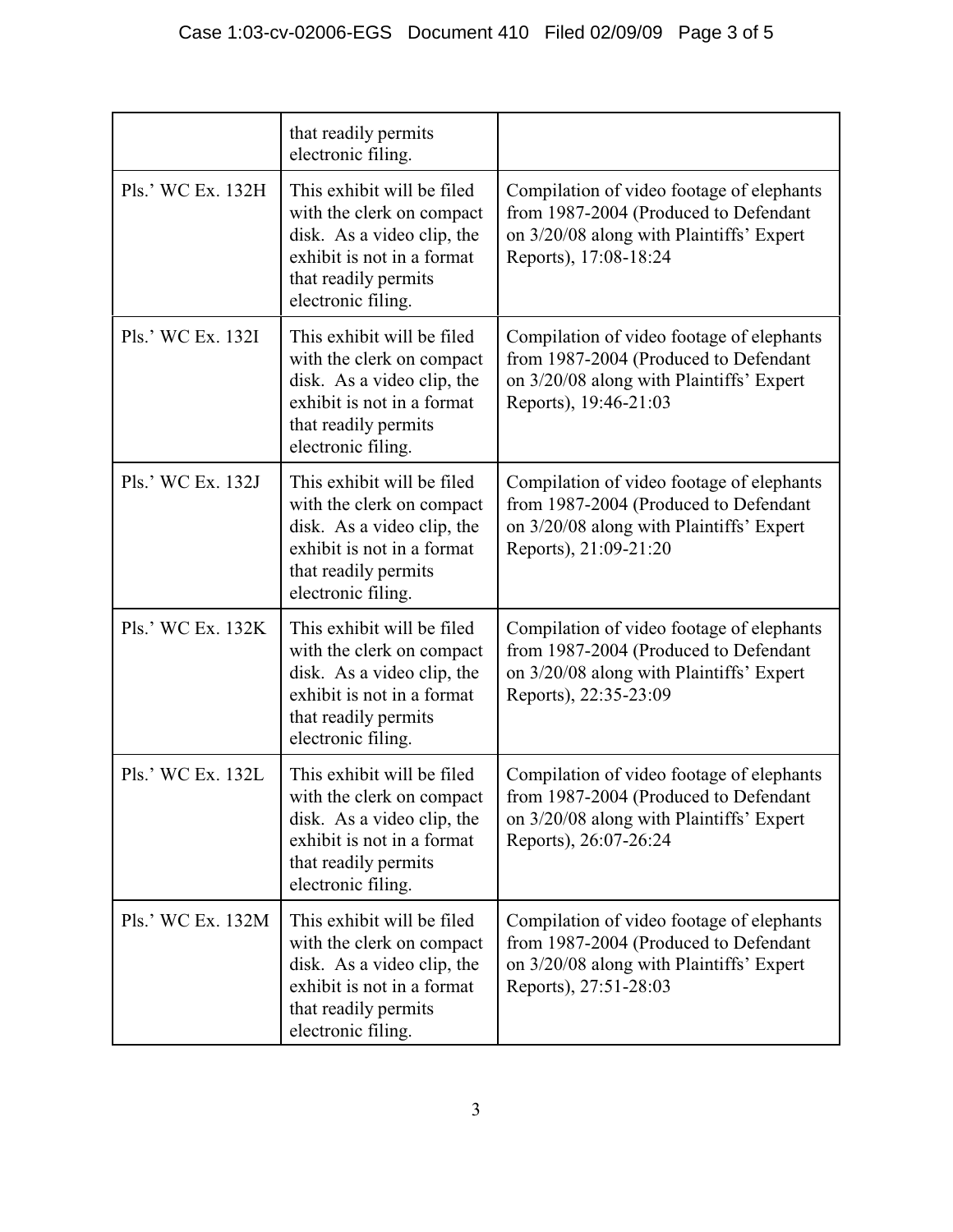| Pls.' WC Ex. 132N | This exhibit will be filed<br>with the clerk on compact<br>disk. As a video clip, the<br>exhibit is not in a format<br>that readily permits<br>electronic filing. | Compilation of video footage of elephants<br>from 1987-2004 (Produced to Defendant<br>on 3/20/08 along with Plaintiffs' Expert<br>Reports), 29:34-29:45 |
|-------------------|-------------------------------------------------------------------------------------------------------------------------------------------------------------------|---------------------------------------------------------------------------------------------------------------------------------------------------------|
| Pls.' WC Ex. 1320 | This exhibit will be filed<br>with the clerk on compact<br>disk. As a video clip, the<br>exhibit is not in a format<br>that readily permits<br>electronic filing. | Compilation of video footage of elephants<br>from 1987-2004 (Produced to Defendant<br>on 3/20/08 along with Plaintiffs' Expert<br>Reports), 33:13-35:35 |
| Pls.' WC Ex. 133A | This exhibit will be filed<br>with the clerk on compact<br>disk. As a video clip, the<br>exhibit is not in a format<br>that readily permits<br>electronic filing. | Compilation (May 6, 2005) (Produced to<br>Defendant on 3/20/08 along with Plaintiff's<br>Expert Reports), 10:59-13:30                                   |
| Pls.' WC Ex. 133B | This exhibit will be filed<br>with the clerk on compact<br>disk. As a video clip, the<br>exhibit is not in a format<br>that readily permits<br>electronic filing. | Compilation (May 6, 2005) (Produced to<br>Defendant on 3/20/08 along with Plaintiff's<br>Expert Reports), 15:35-16:36                                   |
| Pls.' WC Ex. 133C | This exhibit will be filed<br>with the clerk on compact<br>disk. As a video clip, the<br>exhibit is not in a format<br>that readily permits<br>electronic filing. | Compilation (May 6, 2005) (Produced to<br>Defendant on 3/20/08 along with Plaintiff's<br>Expert Reports), 26:52-27:30                                   |
| Pls.' WC Ex. 146A | This exhibit will be filed<br>with the clerk on compact<br>disk. As a video clip, the<br>exhibit is not in a format<br>that readily permits<br>electronic filing. | Pat Cuviello Recent Compilation - Ringling<br>'05 and '06 (PL 17095), 06:14-06:53                                                                       |
| Pls.' WC Ex. 146B | This exhibit will be filed<br>with the clerk on compact<br>disk. As a video clip, the                                                                             | Pat Cuviello Recent Compilation - Ringling<br>'05 and '06 (PL 17095), 13:15-13:40                                                                       |